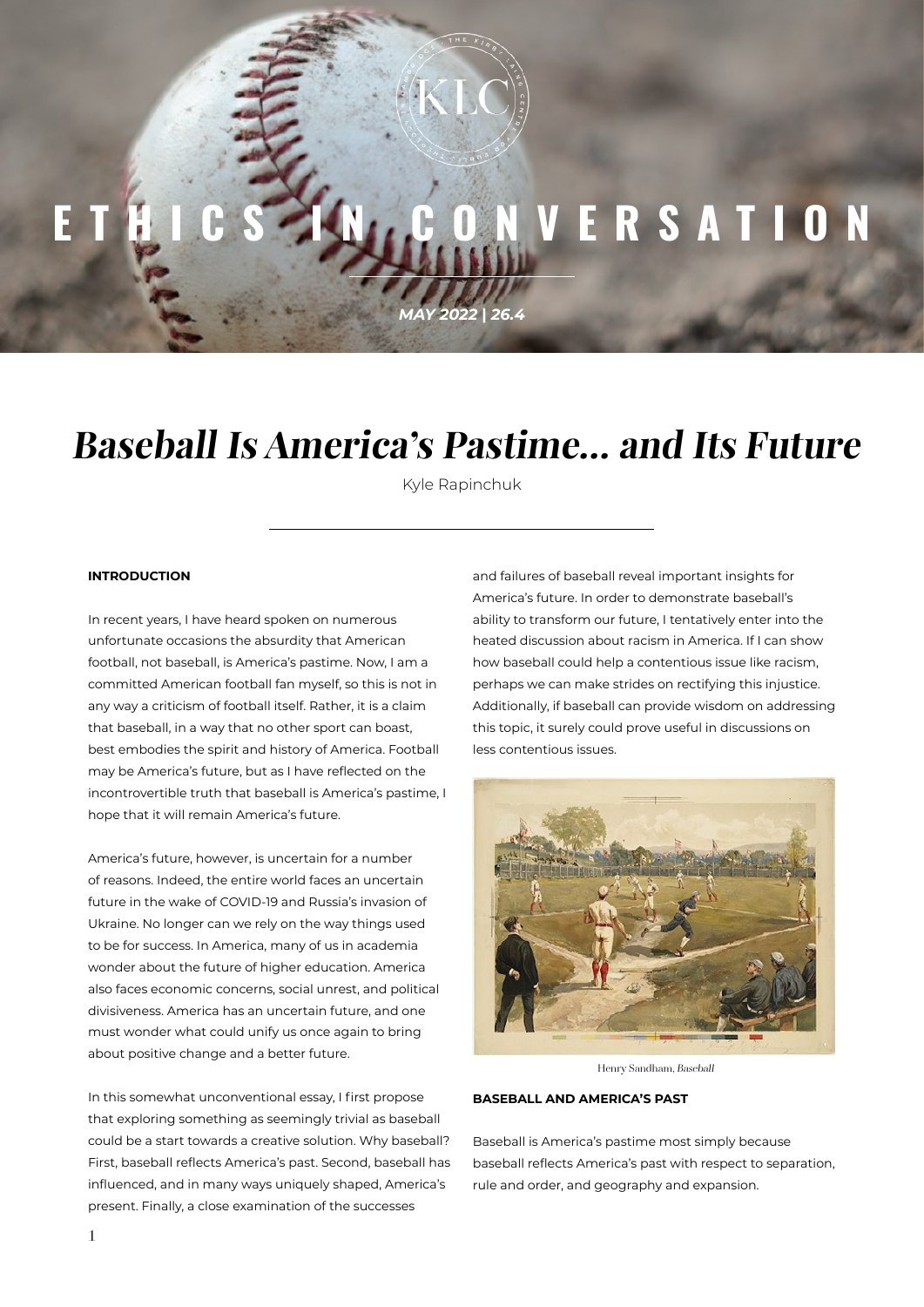#### *Separation*

In a dramatic oversimplification, the American revolution was an attempt to free a nation from what it looked like (England) but from which it was ever-increasingly distinct. As American colonies were developing their own unique culture, they began to seek independence that would allow self-governance and freedom to continue their pursuit of a new society in a new world.

Similarly, baseball took some of the basic notions of cricket and thoroughly Americanized it into the early stages of baseball. Although acknowledging certain roots, baseball nevertheless needed to break free from ties to other games and develop its own governance and culture. Baseball, therefore, mirrors America's story of a search for independence. It sought separation, recognizing that reform could only allow a minimal amount of freedom; complete freedom to become what it thought it ought to be required not just distinction, but separation into something new.

#### *Rule and Order*

Following America's successful war for independence, the new nation needed to establish rules for order. The Articles of Confederation, the Constitution, and the Bill of Rights accomplished this task, but not all at once. These documents demonstrated the challenges of immediately solving the problems inherent in this new endeavour, so further and later reforms, clarifications, and expansions were necessary. Representatives with personal interest in America's success met to decide how best to govern this new nation. They were not passive spectators to the development of a nation but rather citizens thoroughly rooted in the new nation who desired to see it flourish.

Baseball, too, started with a rudimentary rule book that developed as new and unforeseen circumstances arose in the game. When a situation arose for which there was no rule and no clear arbiter between right and wrong, baseball, like America, wrote amendments and additions to the rule book to address these problems. Moreover, these rules were developed by those who played the game regularly, who had a vested interest in its growth and success. Once again, baseball could take cues from America's history and recognize the necessity of order, written rules, and collaborative changes by those who were most invested in the outcome.

#### *Geography and Expansion*

Even the geographical profile of America dictated baseball's rise. Like America, baseball started in New England and moved gradually west. As America moved

more and more into the cities, baseball found its footing in the growing metropolises, although its players—and soon its fans—were from both urban and rural settings. Baseball was truly a sport for all classes. Finally, as Americans increasingly took on factory and office jobs, the need for evening instead of daytime leisure became a premium, so even baseball moved many (then most) of its games from days to nights under the lights. As America expanded in population size, so also did baseball gain more participants and fans. As America expanded geographically westward, baseball followed, spreading this new game far and wide. The story of much of America's growth in the late 19th and early 20th centuries closely parallels the growth of baseball as America's game. Consequently, baseball began to thrive and establish itself as America's pastime precisely because it followed America's model.



Morris Kantor, Baseball at Night by ctankcycles is marked with CC BY-NC-SA 2.0

### **BASEBALL AND AMERICA'S PRESENT**

Baseball certainly flourished in its early days by following the course of America's history, but it wasn't long before baseball caught up and changed the landscape of the present and set a course for a new future. Nowhere is this more evident than racial integration in sports. Although Fritz Pollard played in the NFL in 1920, many acknowledge Kenny Washington as the one who broke football's colour barrier, since within a few years the NFL became more and more integrated.

For baseball, racial integration began with Washington's college teammate, Jack Roosevelt Robinson. Jackie Robinson's signing on April 10, 1947, soon followed by playing with the Brooklyn Dodgers, sent shockwaves throughout American society. Schools weren't integrated; restaurants weren't integrated; the very fabric of American life was largely two shades without gray. Blacks and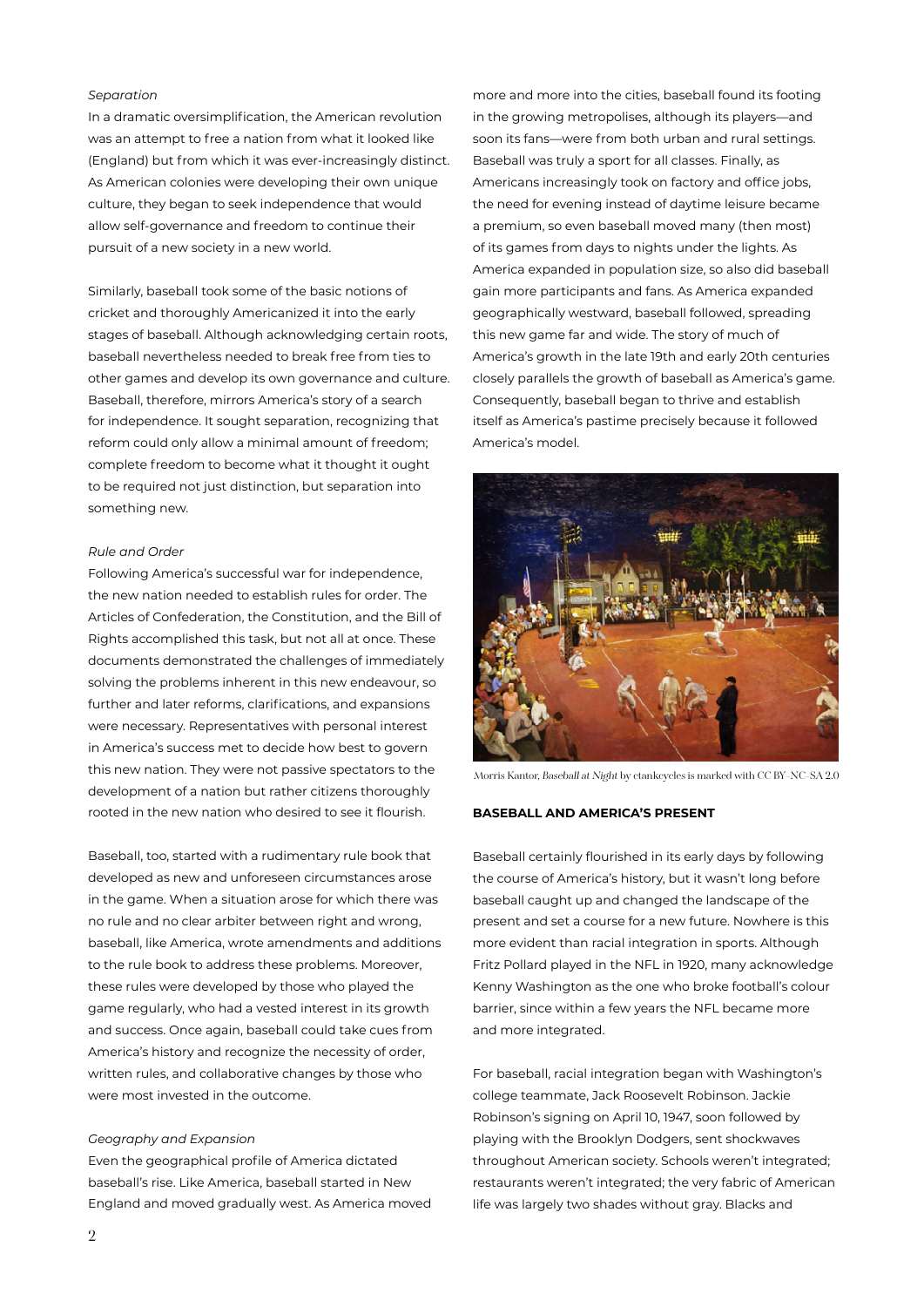whites were segregated in most of the prominent arenas of public life—until football and baseball. Although some now believe football has supplanted baseball as America's sport, in 1946-1947 this was certainly not the case. Baseball still dominated the American imagination. Thus, a combination of Washington's injury struggles, Robinson's success, and baseball's supremacy left Robinson—and baseball—as the one who helped pioneer a new America.

The courageous and successful efforts of Martin Luther King Jr. and the rest of the Civil Rights Movement found many more sympathetic listeners because of the integration already seen in America's pastime. The stories of Jackie Robinson and many other players of colour in those early years of integration remain examples of courage and steadfastness. These figures provided later Civil Rights Activists with confidence that change could come, though it would not be easy and without resistance. If baseball could be integrated and make the game better (and it certainly did), then who could possibly object to the same in education and other arenas of American life? Unfortunately, many did, but the Civil Rights Movement was successful, and I believe in large part because of the successful integration of baseball, which stood as a cornerstone of American cultural life. In many other ways, baseball and American life fed off one another, teaching one another, in what one



National League, Licence plate art by ChrisM70 is marked with CC BY-NC-ND 2.0

might metaphorically call a dance of give and take. Multigenerational porch gatherings around the radio broadcast of the local team developed bonds between neighbours and amongst generations. Everyday numbers became associated with baseball immortality—56 (DiMaggio's hit-streak), 61 (Maris breaking Ruth's singleseason home run record of 60), .400 (pursuit of another .400 season batting average after Ted Williams' brilliant 1941 season), 715 (Hank Aaron breaking Babe Ruth's

career home run record of 714). and more. These numbers were the talk of dinner tables, workplaces, and public transportation. They captured the minds of Americans because they captured the American spirit of the pursuit of excellence, of something more, of overcoming obstacles, of achieving goals, of doing the seemingly impossible. Some of the records above were subsequently eclipsed (even more than once), but many believe that others like DiMaggio's hitting streak and another .400

hitter are all in the realm of the impossible yet still we try. Whether the American spirit compels these efforts, or the transformative power of baseball carries along the American spirit, perhaps all we need to say is that the game became so assimilated into American life that



Nelson Greene, The Pied Piper of America – Nelson Greene

what defined baseball simultaneously defined America.

#### **BASEBALL AND AMERICA'S FUTURE**

Baseball, then, is a reflection of America's past and is intertwined, as in a dance, with America's present. The question remains as to whether or not baseball can and will set the tone for America's future. Although baseball could speak to many aspects of America's future, for the sake of this essay I will explore only one way—racial equality.

In 2022, America still seeks freedom from the evils of racism. Although many improvements can be celebrated since the Civil Rights Movement, there is still work to be done, but I think the multiracial growth in baseball is evidence that many races and cultures can join together in harmony around a common goal. But not only does baseball demonstrate improvements in racial reconciliation in the present, lessons from baseball will surely teach us about how to pursue racial harmony in broader society.

Where I live in Southwest Missouri, USA, we have an overwhelmingly white population. Many other rural areas